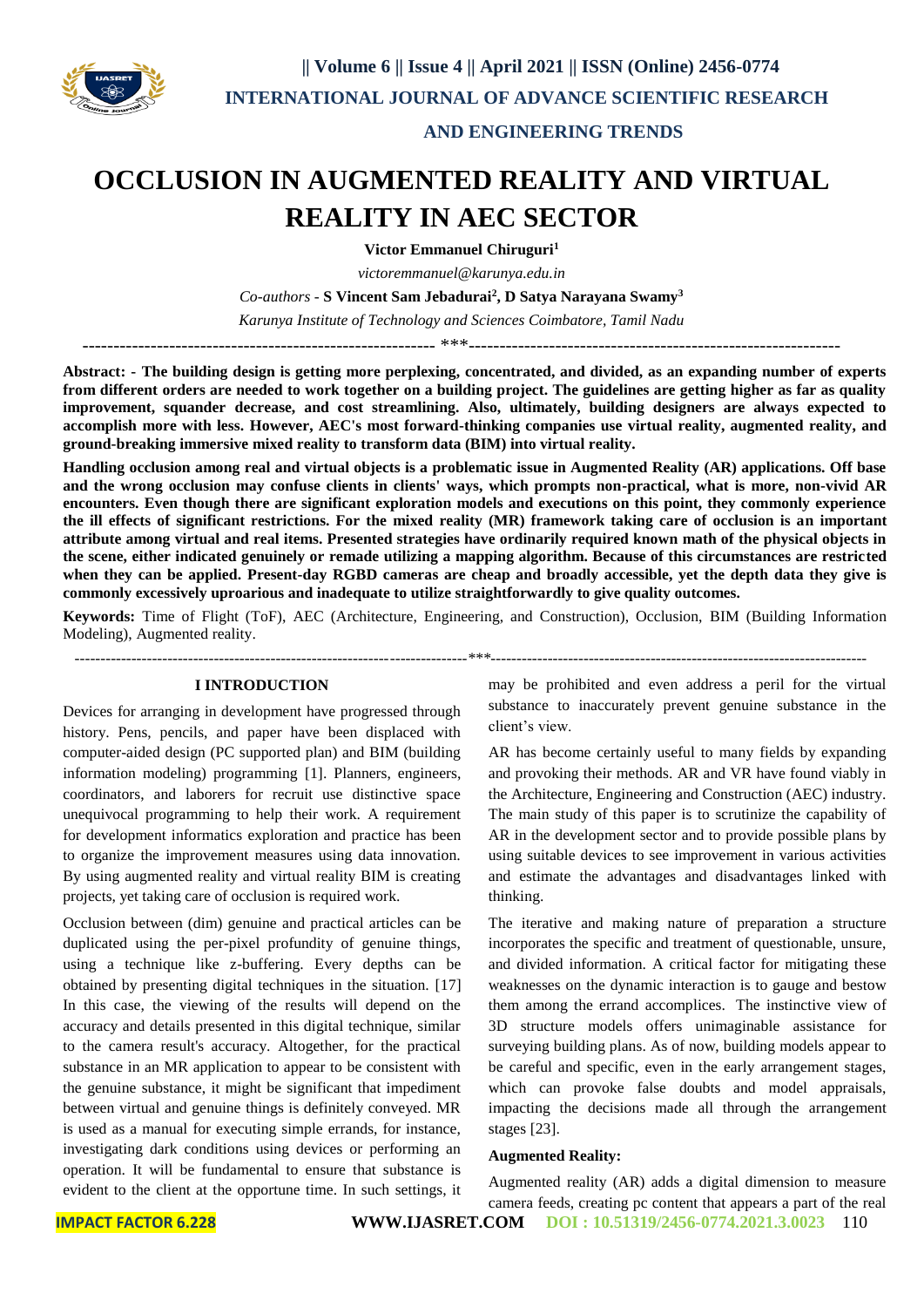

world. This might be something from creating a face match a camelopard to overlaying digital directions onto the particular roads around you. Augmented reality will permit you to understand; however, furnishings would look in your front room or play a processed work surface game on associate degree oat box [22]. Every one of those models needs an associate degree acknowledging the real world of the camera. For instance, the AR govt must perceive wherever they're on earth before adding significant digital content with the proper bulk. This can be accomplished utilizing pc vision, that is that the issue that separates AR from VR, wherever shoppers get transported into completely digital worlds.

## **Working of Augmented Reality:**

Display by using:

- Head Mounted Display (HMD)
- Eye Glasses
- Contact Lenses
- Virtual Retina Display
- Handheld
- Spatial



#### **Working of AR**

Consider playing an augmented reality utilizing a real picture. To start with, computer vision measures the rough picture from the camera and discerns the picture.

With the AR game, the rendering module increases the first edge, ensuring that it completely covers the image. It accomplishes this by depending on computer vision to assess the case's 3D location and direction. Since augmented reality is real-time, all of the above must occur each time a new casing emerges from the camera. Most modern phones run at 30 casings per second, allowing us just 30 milliseconds to complete this mission. To allow this to happen, the AR feed you see through the camera is usually delayed by around 50 milliseconds [22]. Our brain, on the other hand, does not take notice!

#### **AR Digital Vision:**

There's a whole area of the information submitted to that alluded to as a personal computer. AR wishes to understand the planet round the buyer concerning every semantics and 3D maths. Course attemption gives semantic and math to answer the "what" and "where" of the image by illustrating the face of the image and measuring the face unit of the image. Though not maths, AR content cannot appear at the perfect spot and reason, which is prime to cause it to feel an area of the specific world. Now and again, we would need to develop new ways for each house. For instance, PC manners during which work for a container unit of mensuration are not indistinguishable as those utilized for a face. Etymology and math of the world. For the most part, PC vision ways used for understanding these two perspectives AR particular. Phonetically, we have seen many improvements in deep consciousness recording, where the assortment is regularly ordered in the image regardless of its three-dimensional. In isolation, it licenses rudimentary types of AR.

#### **Displaying AR Digital Content:**

We must first characterise some logic for each augmented reality encounter. When something is perceived, this means which digital content should be triggered. [22] The distributing module in the live AR system, upon acceptance, displays the essential substance onto the camera stream, which is the final stage in the AR pipeline. Testing is required to make this fast and realistic, particularly for wearable presentations like glasses. [14] Another way to think of computer vision is to think of it as reverse rendering. The phone's 2D screen receives the content (3D giraffe cover attached to the face).

### **Virtual Reality Experiences:**

VR innovation has evolved hastily in recent years, which has not played a more critical role in any other industry than in the Architecture, Engineering and Construction industry. Here there are few Virtual Reality equipment as well programming tools that can change how work is done in the AEC space.

 Enscape: Enscape is a Revit module that generates a virtual reality walkthrough based on your BIM data with a single click. There is no valid need to download or learn how to use various programming languages. All tools, math, and company information are taken from your Revit project and can be modified during the VR experience. This flexibility helps you to reach an infinite amount of high-quality data from current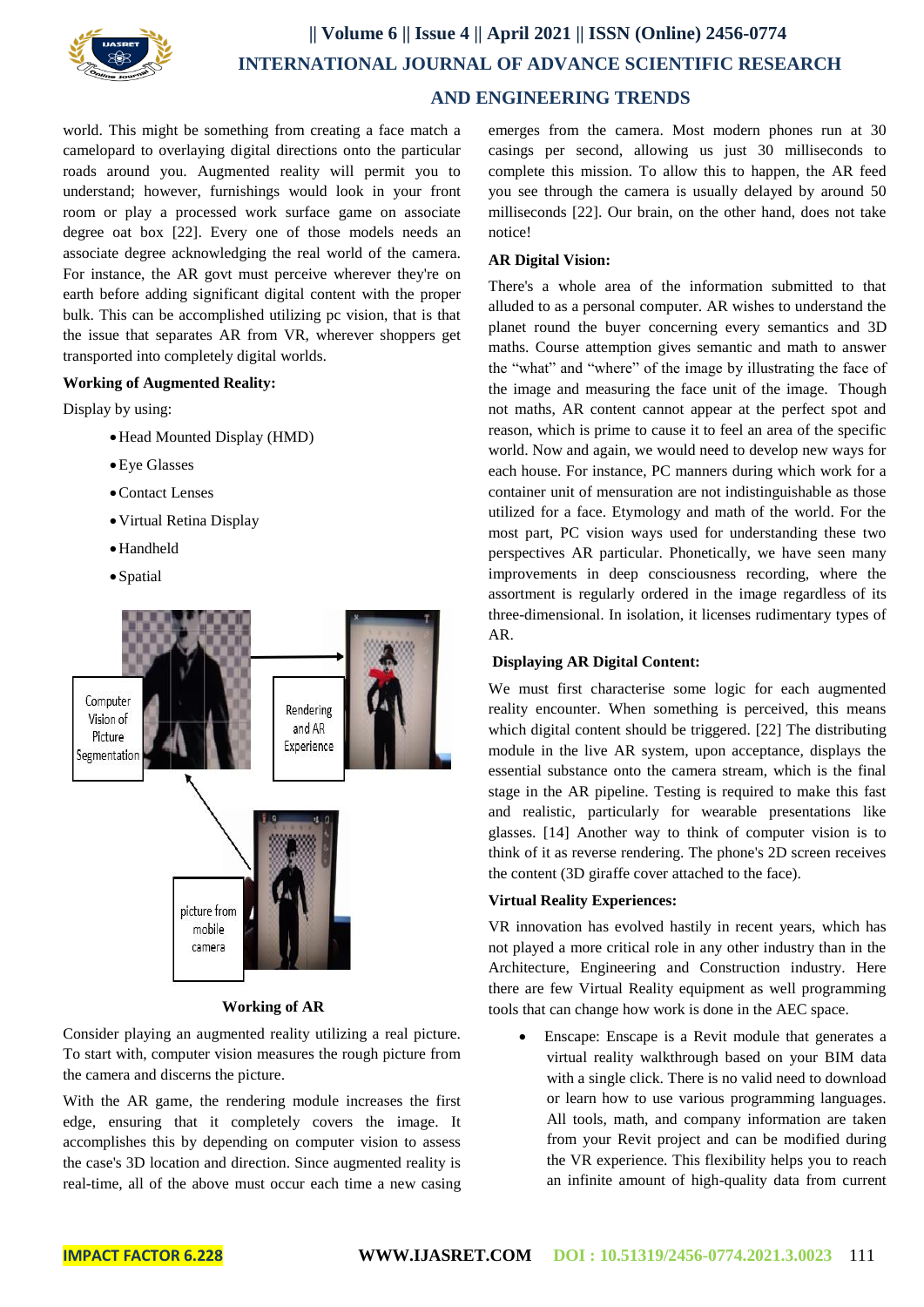

games and the completion of the development project [21]. When used in combination with the Oculus Rift, clients can practically walk through your Enscape project and view it as if it were installed at the time.

- Matterport: In about 30 minutes, the Matterport Master Quick Portable 3D Camera and iPad Capture App can scan 1,000 square feet of space and build stunning 3D models. You and other generations will access and interact with each other during Matterport's management and deployment process with all of your 3D models since no functional products can be made. Aviewer from anywhere on the planet can investigate these 3D spaces using the Matterport Cloud from their workstation or mobile devices, as described on their authority site; [21] Matterport is suitable for any industry that uses, changes, markets, or discusses real places.
- Google Cardboard: For fighting AEC experts who can't afford an Oculus Headset, Google Cardboard may be just what they need. A folded box stand with focal points makes up the box. When using Google Cardboard with a compatible mobile device, you can see '3D models' similar to the Oculus Headset. [23] This unit makes use of the mobile's showcase and is powered by the phone's internal rotational following sensors. Although it is limited to static pre-delivered views and moderately limited conditions, Google Cardboard is a cost-effective entry point to more expensive VR. Furthermore, it is adaptable and compact.
- Leap Motion: The Leap Motion Regulator is a motion-sensing device that allows users to see their hands in virtual and augmented reality. Furthermore, the regulator can be easily linked to any Macintosh or PC's USB ports. Clients may usually form associations with virtual objects in the same way as they can in real life. Clients can use their hands to move objects, create shapes, dish, zoom, or perform any other motion-controlled operation thanks to Leap Motion's capabilities. Autodesk 3-D devices, such as AutoCAD, Revit, Maya, and 3-D Studio Max, have been developed to work with Leap Motion. A designer's unit is accessible to be utilized to reconcile this gadget into different applications, like 3D Displaying or AR/VR.
- Fuzor: Fuzor partners with AEC professionals to quickly convert Revit or Sketchup models into virtual reality experiences. This is a fantastic learning tool because it drastically reduces the time it takes to execute a VR strategy by allowing clients to explain and refine their strategies.

 Twinmotion: Twinmotion is a versatile visualisation motor that works with a variety of AEC models. They were created for architectural, growth, urban planning, and finishing experts, with little regard for the size and complexity of their projects. [21] Twinmotion is a simple to use instrument powered by Incredible Motor that creates fabulous designs in a short amount of time, regardless of their hardware, PC skills, or modeller.

## **Building Information Modelling**:

Building Information Modelling (BIM) is a daring 3D modelbased cycle that equips architects, engineers, and construction (AEC) professionals with the knowledge and tools they need to design, plan, develop, and oversee building foundations.

## **Utilization of BIM:**

Building Information Modeling (BIM) is used to plan and document construction and foundation plans. In BIM, every detail of a structure is visible. [26] The model can be used to investigate plan options and create visualisations that help stakeholders visualise what the building will look like before it is built. The model is then used to create the Construction plan documentation.

#### **BIM Process:**



#### **Importance of BIM:**

With BIM, planning and development teams can achieve more excellent value and collect the data collected by communicating. This is the reason BIM importance is expanding across the globe.

### **Industrial usage of BIM:**

- Architecture and Engineering: Architects and engineers are developing high-performance building plans.
- Infrastructure: Improve consistency and productivity by utilising associated work processes.
- Building: Evaluate design expectations while also communicating the construction goal.

#### **Architecture, Engineering and Construction (AEC):**

AEC adjusts and improves quality through incorporated work processes for the plan, simulation, multidisciplinary exercises.

Use reasonable and detailed plan apparatuses to create a high-quality, high-performing building and foundation plan.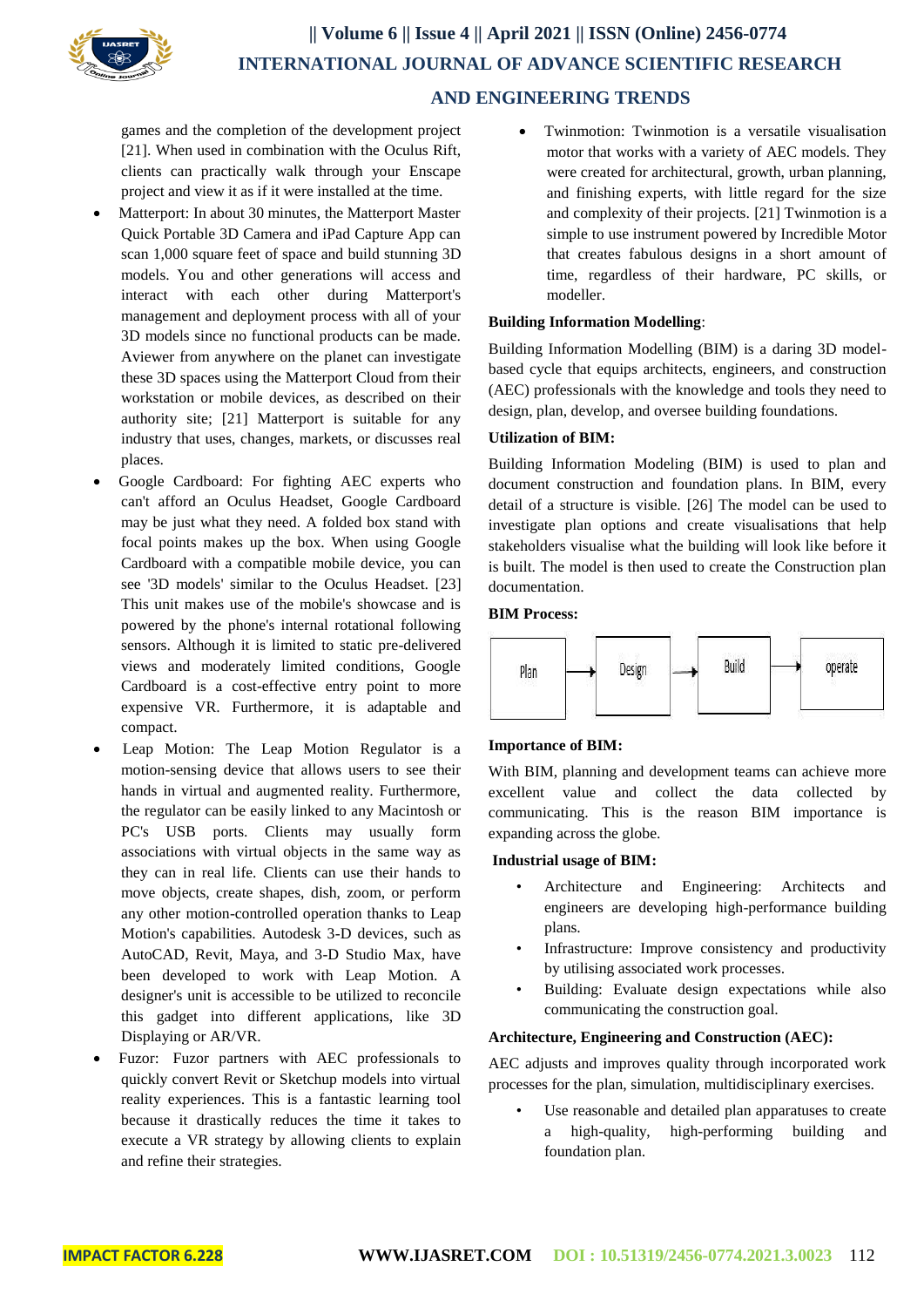

- Use integrated analysis, generative planning, and perception and recreation tools to streamline projects.
- Increase field consistency with tools that increase constructability and venture co-appointment.

## **Collection of AEC:**

Quicken measures fit and improve quality through integrated workflows for design, modelling, multidisciplinary assignments and construction advice.

## **Workflow:**

- Building style
- Infrastructure style
- Construction.

## **Benefits of AEC Collection:**

- 1. Get more work: Get access to tools that help you offer for, win, and convey more work.
- 2. Deliver more long-term projects: Deliver high-quality construction and foundation projects that meet or exceed performance goals.
- 3. Reduce operational inefficiencies: Automate tasks to reduce design time and improve handoff with smoothed out data.
- 4. Reduce risks: Increment partner purchase in and project consistency while reducing blunders and rework.

## **Modules used in Civil:**

- Revit: Increase performance and precision through the entire market lifecycle, from concept design, simulation, and analysis to manufacturing and execution, with Revit.
- Civil 3D: This civil engineering plan programme supports BIM (Building Information Modelling) with integrated highlights to help with drafting, planning, and production.
- AutoCAD: AutoCAD is a computer-aided design (CAD) software used by architects, specialists, and construction professionals to create precise 2D and 3D drawings.
- Infra-Works civil system applied design software allows AEC experts to model, investigate, and visualise their plan ideas in a real-world context and natural environment, resulting in better decisionmaking and mission outcomes.
- Navisworks Manage: Boost BIM (Building Information Modelling) association by using Navisworks project survey tools.

Combine design and development data into a single model. Until beginning construction, identify and address dispute and impedance problems. All of the more likely control findings are based on comprehensive data from different exchanges.

## **Occlusion:**

"Occlusion" signifies concealing virtual objects behind real objects. One of the most significant and most tricky bits of the augmented reality puzzle is occlusion—the capacity to conceal virtual items behind actual items [16].

## **Working of Occlusion:**

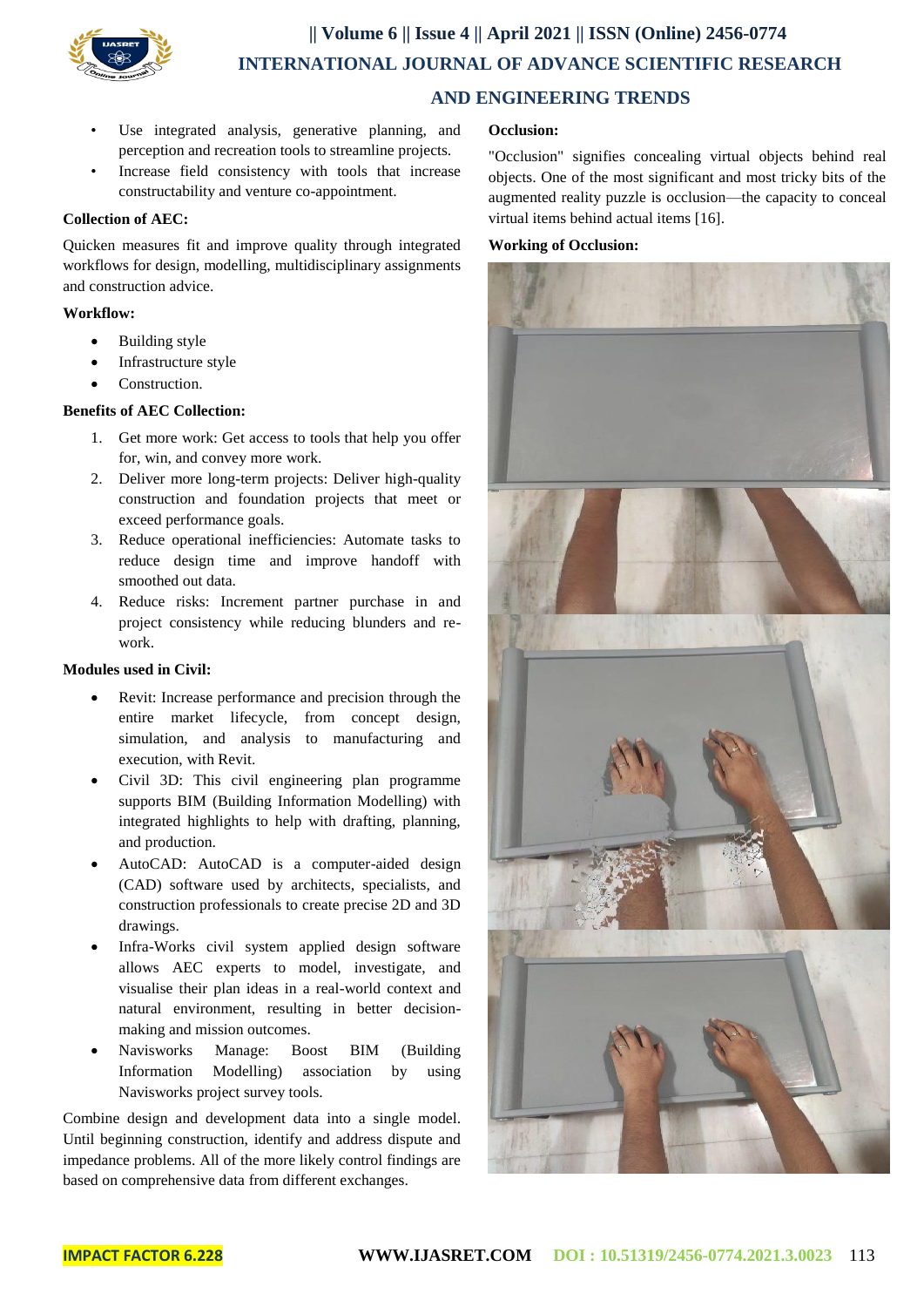

## **Real-Time Occlusion**

The objective of occlusion is to safeguard the standards of view while making AR scenes. That implies any virtual thing behind a real thing ought to be "occluded" or taken cover behind that actual item [16, 17].

## **Main Functions are Preferred in working:**

- 1. **Sensing** the 3D design of the real world.
- 2. **Reconstructing** a computerized 3D model of the world.
- 3. **Rendering** that model as a straightforward cover that hides virtual objects.

The occlusion handling plan depends on the correlation between the large depths of real and virtual items. Here timeof-flight range information is used to handle the occlusion by giving the depths, corners and items shading of the real and virtual objects.

## **ToF:**

ToF camera is used to detect infrared light, which is invisible to human eyes. It helps to give the depth information of its realworld surroundings.

- Item filtering, indoor route, signal acknowledgement.
- Likewise assists with 3D imaging and improving AR encounters.
- It can all the more likely haze foundations in 'portrait mode.'

Measuring Distance

A ToF camera sensor can be utilized to quantify distance and volume, just as for object checking, indoor route, obstacle evasion, motion acknowledgement. [16] Information from the sensor can likewise assist with 3D imaging and improving Augmented reality (AR) encounters. ToF camera sensors will probably be utilized in telephones for 3D photography, AR, and specifically portrait mode.

## **ToF in VR Experiences:**

The use of sensor technology in a virtual reality system enables customers to intelligently interact with the virtual space via a modern and precise movement area/location. For that, VR frameworks use ToF sensors for estimating the distance to an item.

## **AR in AEC:**

Architects, Engineers, and Construction experts are persistently entrusted with planning and building new, intelligent structures [4]. Geospatial technology is beneficial as Building Information Modelling (BIM) imagines the total venture and gives a 3D diagram to execution. The real key is utilizing augmented reality.

This is huge as geography permits us to all the more likely see how foundation like structures, streets, extensions. [3] The utilities that should be fabricated or restored are associated with one another, just as the states of the space in which they exist. Combining advances in GIS and BIM measurement provides a broader and more in-depth understanding of the picture within the broader picture of constructed and conventional habitats, including dataand resources.



#### AR in Geographical Information System

Augmented reality joins Geographical Information System (GIS), virtual reality, and location technology to make superimposed, PC created data onto objects in the actual world. [25] When dataset and technology work processes tie into



**ToF Working**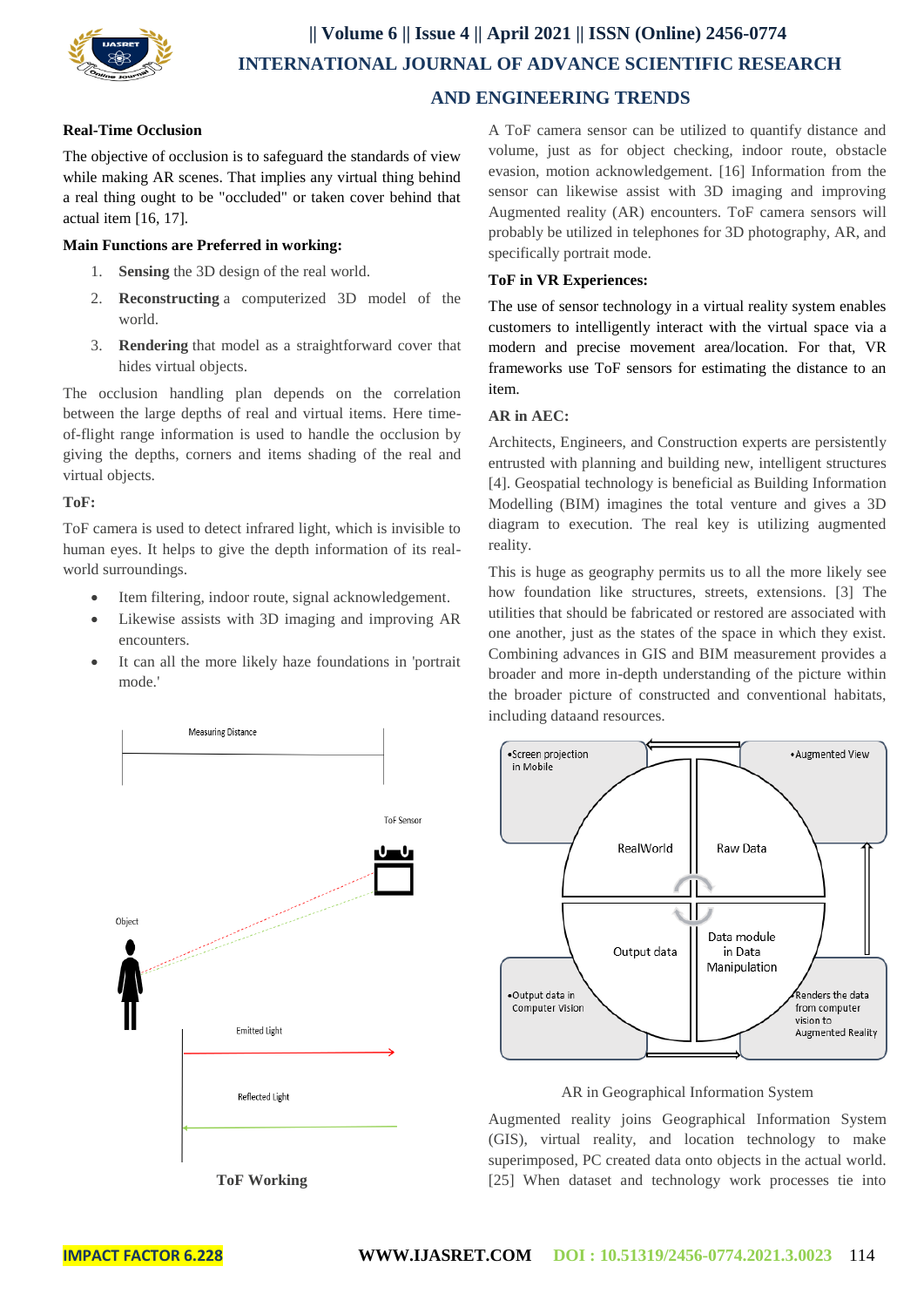

augmented reality, the data is outwardly relatable to the human brain. Utility specialists can "see-through" the ground, seeing reliably precise 3D symbolism of networks. It improves communication, limits expensive errors, takes out the threat to labourers, and upgrades continuous upkeep inside the built environment.

### **II LITERATURE SURVEY:**

In [1], our assessment's primary purpose was to differentiate our AR framework and our standard presentation systems to obtain accurate results. Task documentation is differentiated by the following strategies (1) 2D plans, (2) BIM on a PC, (3) utilization of tablet process (4) augmented reality. The correlation of procedures with one another and quantitatively evaluated in the two use – cases: (1) image of the base plane; and (2) observation of expansion growth. Fundamental obstructions are (1) GPS position, (2) Scalability (3) Visual Occlusion.

In [2], The author explains the architecture, engineering and Construction (AEC) and their current challenges such as high audit costs, the complexity of step-by-step observation, lack of trust and simplicity, transfer of location data inefficient and the implementation of solutions. Using machine learning algorithms such as k Near Neighbor (KNN), Principal Component Analysis (PCA).

In [3] In AEC applications, the prerequisite of mixing manufactured and actual articles recognizes AR from other perception advancements in three angles: (1) Strengthen associations between people and events and encourage designers to improve. (2) Allows architects to execute orders on-site, taking into account physical and technical conditions. (3) Verification tests for AEC application problems are performed here: AR infrastructure for disaster detection, AR excavator collision avoidance system.

In [4] Besides, new and updated cell phones such as cell phones, tablets and portable devices replace traditional methods based on essential devices such as headsets and computers that work with an external GPS device. Advancements in equipment are improving ease of use, delivering refined ergonomics, expanding registering power, and obliging coordinated programming, segments, and devices, such as implicit cameras, compasses, GPS. These enhancements are yielding progressively suitable choices for AR arrangements and techniques for their usage, consequently improving AR's adequacy to be utilized as a device in the development cycle and showing the requirement for an audit of exceptional strategies. Here the author used the "Layar" application to use the AR framework with a web-based solution ", Hoppala Augmentation".

The author hypothetically agrees to accept the recommendation that RA managers should boost actual business efficiency while lowering the psychological responsibility of ACS interventions for their operations in [5]. The experiment was designed and carried out to test the perceptual similarity rule using two display devices in a magnetic resonance imaging (MR) framework. Using a head-mounted display (HMD) instead of a workspace monitor decreased uptime, turning distance, and the burden of basic driving tasks, according to the findings. Errands inclining toward neighbouring situational mindfulness, it is argued, need an egocentric edge of reference that an HMD may recognise. These findings can be used as a kind of insight for MR framework planning for assignments with similar requirements.

In [6], the author exhibited that (1) competent ages are altogether a lot of sure regarding the fate of AR/VR technologies and that they see many blessings in use of such innovations; (2) besides, the exploration results demonstrate that personal and business comes were the highest areas that used AR/VR technologies (3) the business is increasing basically in choice of those innovations. The overviews show some natural constraints within the Atomic Energy Commission business hold new AR/VR advances just like the "absence of economic arrange," "upper administration's absence of comprehension of those innovations," and "plan groups' absence of data." With the decline in total development revenues, the lack of access to review costs and benefits is a critical limiting factor preventing the company from supporting AR / VR technologies. Proprietors and organizations do not seem ready to place away from their money while not knowing the real expenses and advantages.

In [7] Augmented reality is a mixture of authentic and virtual objects and the ability to inspire people with enthusiasm for their specific situations and inspire people to find their environment things. In the development space, a drawn-out test plans the data from drawings and details effectively onto genuine places of work and the other way around. Laborers, for example, try to lay pipelines in the areas designated on the 'asplan plans, and supervisors try to mimic labourers' progress by connecting the 'as-depending on the place of work to the timetable. These preparation interventions are challenging because they expect people to interject complex information and apply it to fact based on their work.

In [8], Distinguishing wellbeing hazards and making moves in a building site is perhaps the clearest methodologies for development labourers to forestall wounds. The accessibility of dynamic and limitless VR hazards gives adequate dangers to identify students' safety information inadequacies, which encourages a more exhaustive evaluation of students' hazard identification capacity. Eye-tracking gives quantitative information to uncover students' consideration designation and look through examples, filling in as assessment rules.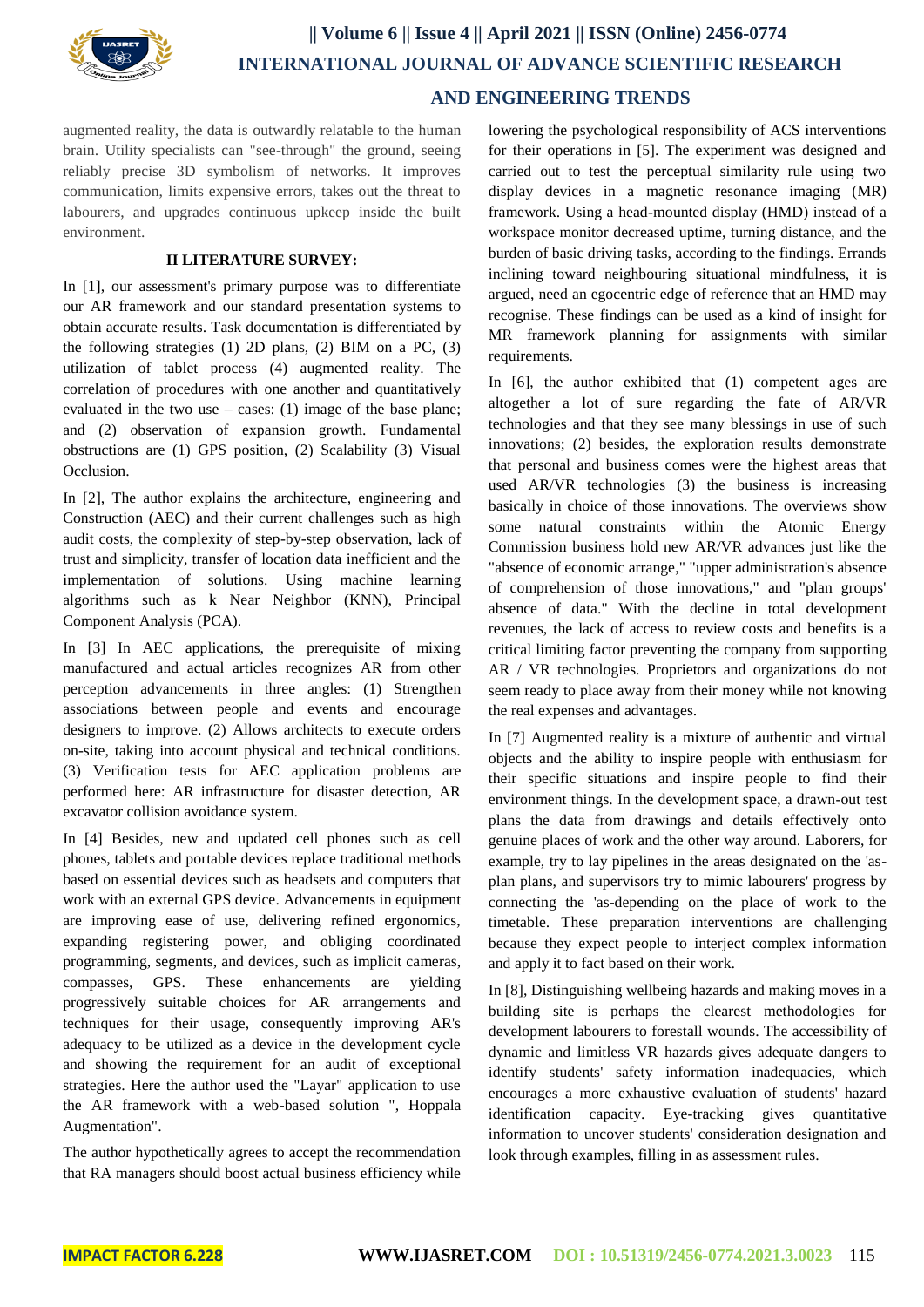

In [9], BIM, a useful tool that allows students to experience independence while saving time and money, is available via AEC's premier teaching and learning programmer. By making BIM applicable to any field operation, imagining BIM by AR increases the utility of BIM for AEC students and graduates. This is consistent with Bloom's empirical classification of learning objectives and promotes a chain of command for knowledge delivery to students. Transforming  $BIM + AR$  as part of the AEC teaching methodology has its challenges. These are identified with a large quantity of information, making a constant, real-time occlusion handling and situation discernment.

In [10] presents a systemic study of the use of current MR technology, as well as the advancement of projects based on a similar analysis. Web searches, as well as a few MR applications created in the fields of engineering and development design, were highlighted and introduced on two HoloLens for field testing. For the composition plan and implementation strategy, the capabilities of MR technologies in these applications were evaluated and expressed in various site conditions. Model layout and document approach methods were analysed, as well as the user interface, specific display modes, a variety of BIM implements, and collaboration type.

In [11], This article aims to explore the relevance of augmented reality. This article provides a Human Factors assessment of work orders in industrial Construction in terms of the visual data required to determine the work items to which AR can be applied for the best execution. It was found that out of 17 grouped work items, eight tenders could benefit from AR support and nine work orders. Through the assessment of job assignments and the preparation of AR structures and development exercises, a comprehensive guide was created that recognises the high impending AR appliance territories in industrial Construction. The systematic guide approach protects AR device groups with a high likelihood of success in their application to industrial construction.

In [12], This paper one more investigated the possibilities of AR application for a building plan. The outcomes recommended another workplace for designers IVE environment through the Augmented Reality Conference Desk (ARC-desk) hardware. As noticed in the body paper, the proposition AR framework can uphold planners to make up a metropolitan virtual model to replace actual conventional models in future work. Thus, they can control design works in a consistent virtual-real environment. The ARC-desk additionally empower the client to associate and notice metropolitan models with free travelling through HMD glasses. The ARC-desk framework is a real virtual-real shared space for engineers and students utilizing in building plan.

In [13], Construction is a separate field, so augmented reality can help develop more effective and efficient full-scale plans. This shows and the resulting changes that allow the architect to review and adjust activities smoothly. There are currently severe difficulties in using the idea in this area. However, a final review and investigation can improve a useful tool for job management, design, and advertising.

In [14], the author explains the strategy actualizes a straightforward yet adaptable way to deal with deciding explanation areas for overlays of live video pictures. The frame operation time is short, so it is convenient for inclusion in portable and portable augmented reality frames for performance recording. The bulk of the processor time is still left for different assignments like following or association the board. The non-parametric following of up-and-comer areas can be tuned to choose between slow or quick response to image changes or to like past areas over new ones. The state's total demonstrating through a non-parametric portrayal catches the issue's multi-modular properties and considers moment leaps to various areas. The consideration of limitations gives application creators an adaptable method to characterize label behaviour.

In [15], the author showed that augmented reality could visualize architecture plans in an outside environment. A plan to expand the existing University of South Australia level-based facility was effectively outlined in our mobile augmented reality phase. Through formal testing, the framework was appeared to give the client a feeling of room and sensation of the size and area for the expansion. The informal testing showed this plan imperfection right away. It isn't recommended an expert designer would not identify such a plan defect. We recommend tenderfoots to the field of configuration probably will not see defect on a CAD framework. However, they would have the option to identify it out in the field.

#### **III CONCLUSION:**

In this paper, A thorough analysis and a review of the impact of virtual reality and augmented reality in the AEC field, specifically focusing on BIM mixed reality, various methodologies and techniques are scrutinized. Some techniques used RGB-D, ToF sensor cameras to give the object's depth and colour straightforwardly, but it fails to produce the expected outcomes accurately. The current deficiencies of ToF depth data levels include not incredible depth camera and a few restrictions like various reflections, scattered light, and surrounding light. Specific use in portable AR situation is retained by its size (camera arrangement). This likewise impedes to collaborate with the large real climate. The range sensor assessment should be incredibly comprehensive and contain a variety of evidence and situations to protect the standards of the prospects projected in and around the facility**.**